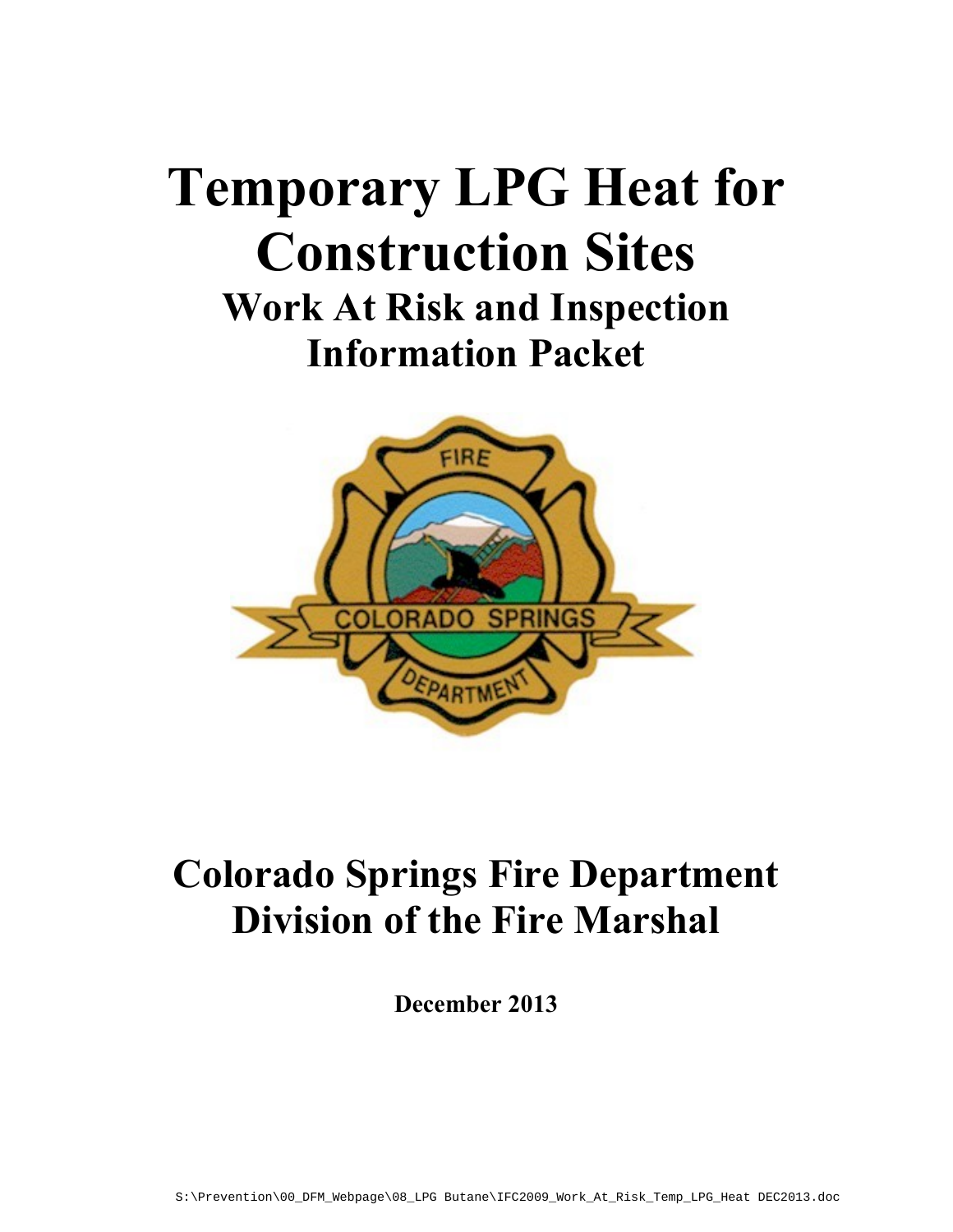### **TEMPORARY LPG HEAT**

The CSFD Office of the Fire Marshal has implemented a "Temporary LPG Heat- Work At Risk" program in order to assist propane contractors with facilitating an efficient response to a client that requests an LPG-fueled temporary heating assembly for a construction site on short notice. This program allows a propane contractor to obtain a Work At Risk Permit to install such an assembly upon receipt of the permit without the need to wait for a CSFD OFM inspection of the assembly and site prior to use. The fees for this permit and inspection shall be assessed in accordance with the CSFD Permit Fee Schedule and the permit/inspection fees shall be due upon receipt of the permit. *The permit shall be applied for, paid for and obtained (and the inspection scheduled) the next business day following installation.* This program is subject to the provisions as outlined in this packet.

### **PERMIT APPLICATION**

Any application for a Temporary LPG Heat Work At Risk Permit shall be filled out in its entirety and shall be accompanied by a detailed site plan showing:

- The installed location of the LPG tank, including distances with respect to structures, public ways, property lines and overhead utilities.
- A declaration of the size of the tank (in gallons of water capacity, 1000 gallon max, one tank max) and the heat release rate of the appliance that it fuels (in btu/hr).
- The location of the appliance being fueled as well as any associated valving, piping, and/or gas lines.
- The building intended to be heated and the location/size of the nearest required fire extinguisher.
- Any/all associated vehicular protection devices around the tank as well as any protective device installed to protect gas piping and/or lines.
- The permit application shall be submitted and fees paid on the business day following installation. Failure to obtain the permit, pay the required fees and schedule the inspection on this day will be considered as 'Work Without A Permit' and fees shall be assessed as such in accordance with the CSFD Fee Schedule.
- See section "Work Without a 'Work At Risk' Permit" at the end of this packet for further penalties regarding all situations deemed as 'Work Without A Permit'.

### **INSTALLATION**

No temporary LPG-fueled heating assembly with a tank in excess of the exempt size requiring a permit in accordance with the 2009 *International Fire Code*, as Amended by the City of Colorado Springs shall be installed without first obtaining a permit (125 gallons water capacity).

All LPG-fueled heating appliances and assemblies shall be installed in accordance with all applicable provisions of the 2009 *International Fire Code*, as Amended by the City of Colorado Springs as well as all applicable provisions of NFPA 58, *Liquefied Petroleum Gas Code*.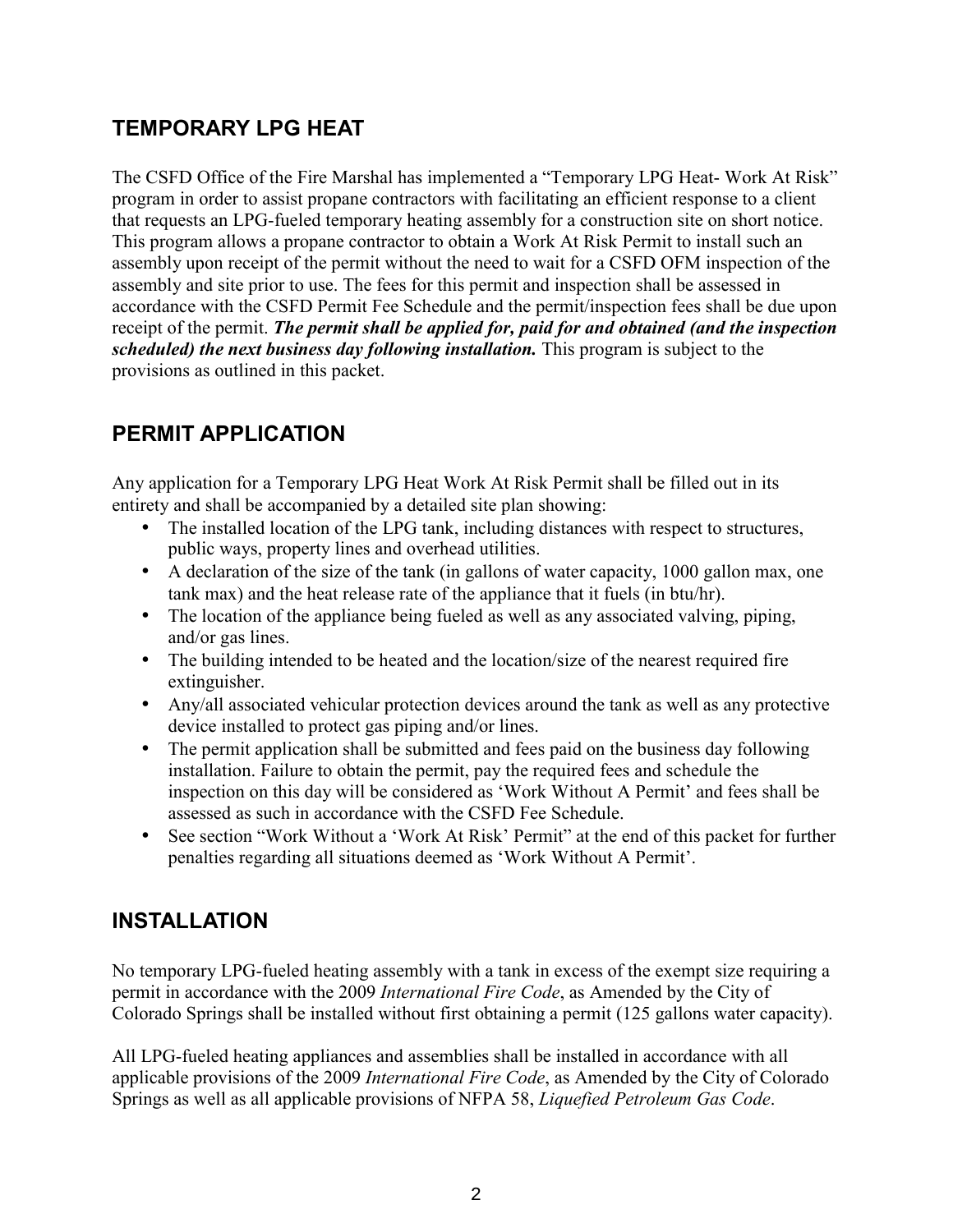#### **INSTALLATION (Cont.)**

The LPG tank(s) installed for temporary heat at a construction site under a Work At Risk Permit may not exceed 1000 gallons (water capacity) for a single tank or 1000 gallons total (water capacity) for an aggregate of tanks regardless of the number of heat-producing devices used on the site. For the purposes of this permit only, the CSFD defines a "site" as a single street address. Should the installation contractor require an LPG tank in excess of 1000 gallons (water capacity) the contractor shall be subject to normal permit application, plan review and inspection processes.

#### **INTERIOR USE**

The installation of LPG containers may be installed indoors, only if in accordance with the following provisions of the 2009 *International Fire Code*, as amended by the City of Colorado Springs and NFPA 58, *Liquefied Petroleum Gas Code*:

- Limited to conditions where indoor use is necessary and locating cylinders outdoors is impractical (subject to the discretion of the CSFD Inspector) (NFPA 58).
- Containers shall be specifically allowed for indoor use (NFPA 58).
- 125 gallons water capacity (530 lb.) single container or aggregate of all containers, maximum (NFPA 58).
- LP-Gas containers shall NOT be used in a basement, pit or similar location where heavier-than-air gas might collect. Shall not be used in an above-grade underfloor area unless provided with an approved means of ventilation (subject to the discretion of the CSFD Inspector).

#### **INSPECTION**

Upon receipt of the Work At Risk Permit, the installation contractor shall schedule a code compliance inspection through the CSFD Office of the Fire Marshal for the installed assembly and use site. This inspection shall be scheduled for a time during the period declared for use on the permit application. The site and assembly will be inspected to insure that the installation and use of equipment is in accordance with all applicable provisions of the 2009 *International Fire Code*, as amended by the City of Colorado Springs and NFPA 58, *Liquefied Petroleum Gas Code*.

#### **REINSPECTIONS**

If, upon inspection, the CSFD Inspector identifies any issues that do not conform to all applicable provisions of the 2009 *International Fire Code*, as amended by the City of Colorado Springs and NFPA 58, *Liquefied Petroleum Gas Code* that cannot be immediately corrected, a **Cease and Desist Order Notice** will be issued by the Inspector for the use of the temporary heat operation at the site. A re-inspection will be required and a **re-inspection fee** will be assessed in accordance with the CSFD Fee Schedule. The Cease and Desist Order Notice will remain effective until relieved by the Inspector after a successful re-inspection.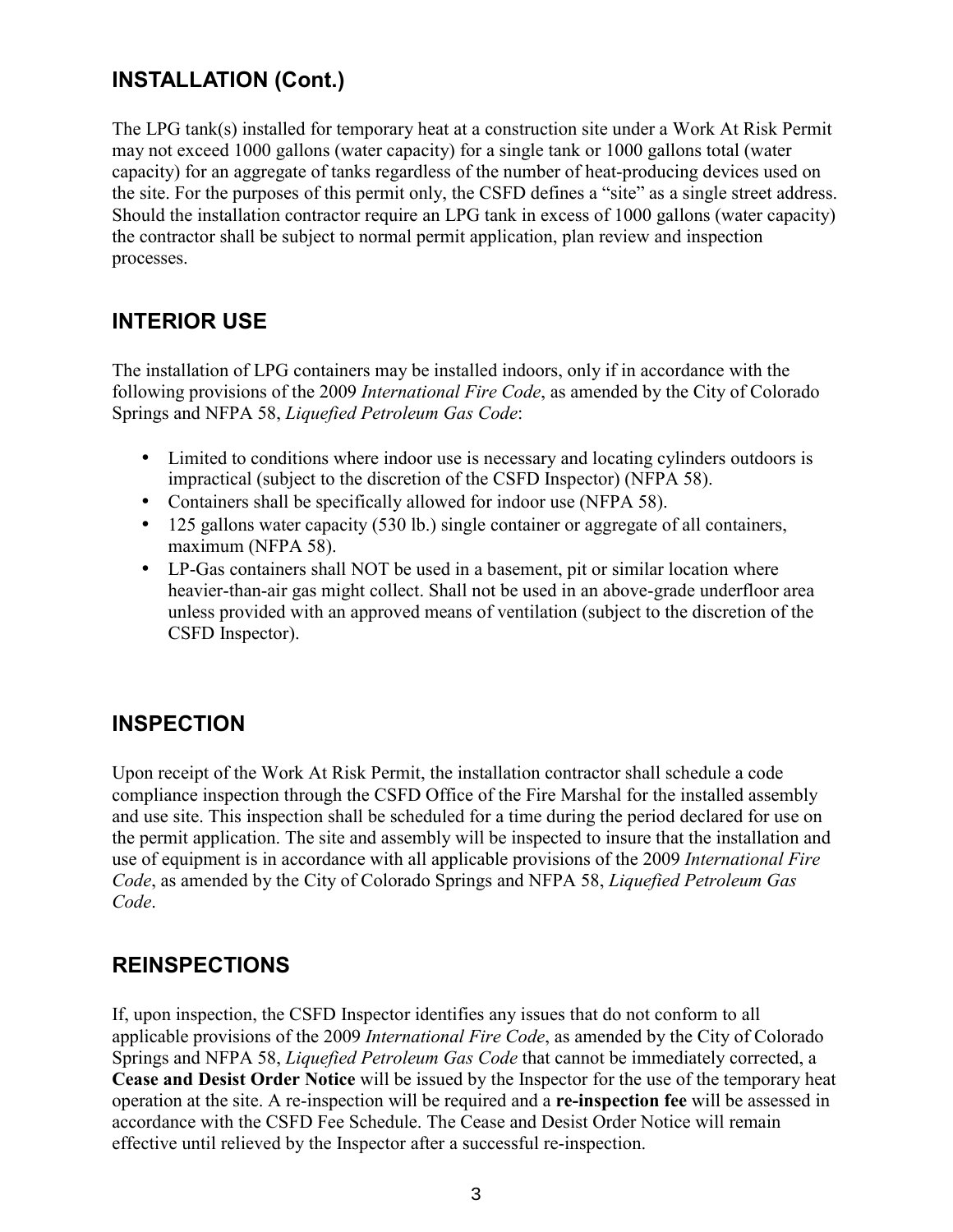4

## **MORE THAN TWO REINSPECTIONS IN A CALENDAR YEAR**

Should any contractor receive more than two Cease and Desist Order Notices for temporary LPG heat installations installed under a Work at Risk permit during a single calendar year, that contractor will not be granted another Temporary LPG Heat- Work At Risk permit until the next calendar year. Any further LPG installations by that contractor that will utilize a tank in excess of the exempt size requiring a permit in accordance with the 2009 *International Fire Code*, as Amended by the City of Colorado Springs will be subject to normal application, review, inspection and permit procedures.

#### **WORK WITHOUT A 'WORK AT RISK' PERMIT**

Should any contractor be found to have installed any LPG-fired temporary heat assembly with a tank in excess of the exempt size requiring a permit in accordance with the 2009 *International Fire Code*, as Amended by the City of Colorado Springs, without a permit, that contractor will not be granted a Temporary LPG Heat- Work At Risk permit until the next calendar year. Any further LPG installations by that contractor which utilize a tank in excess of the exempt size requiring a permit in accordance with the 2009 *International Fire Code*, as Amended by the City of Colorado Springs will be subject to normal application, review, inspection and permit procedures.

I have read and understand the above installation and use requirements, and with my signature guarantee no changes will be made after the Fire Inspector's inspection. I understand that all applicable provisions of the 2009 *International Fire Code*, as amended by the City of Colorado Springs and NFPA 58, *Liquefied Petroleum Gas Code* apply.

Installer's Representative (Printed) Company Name

Installer's Representative (Signature) Date

User's Representative (Printed) Company Name

User's Representative (Signature) Date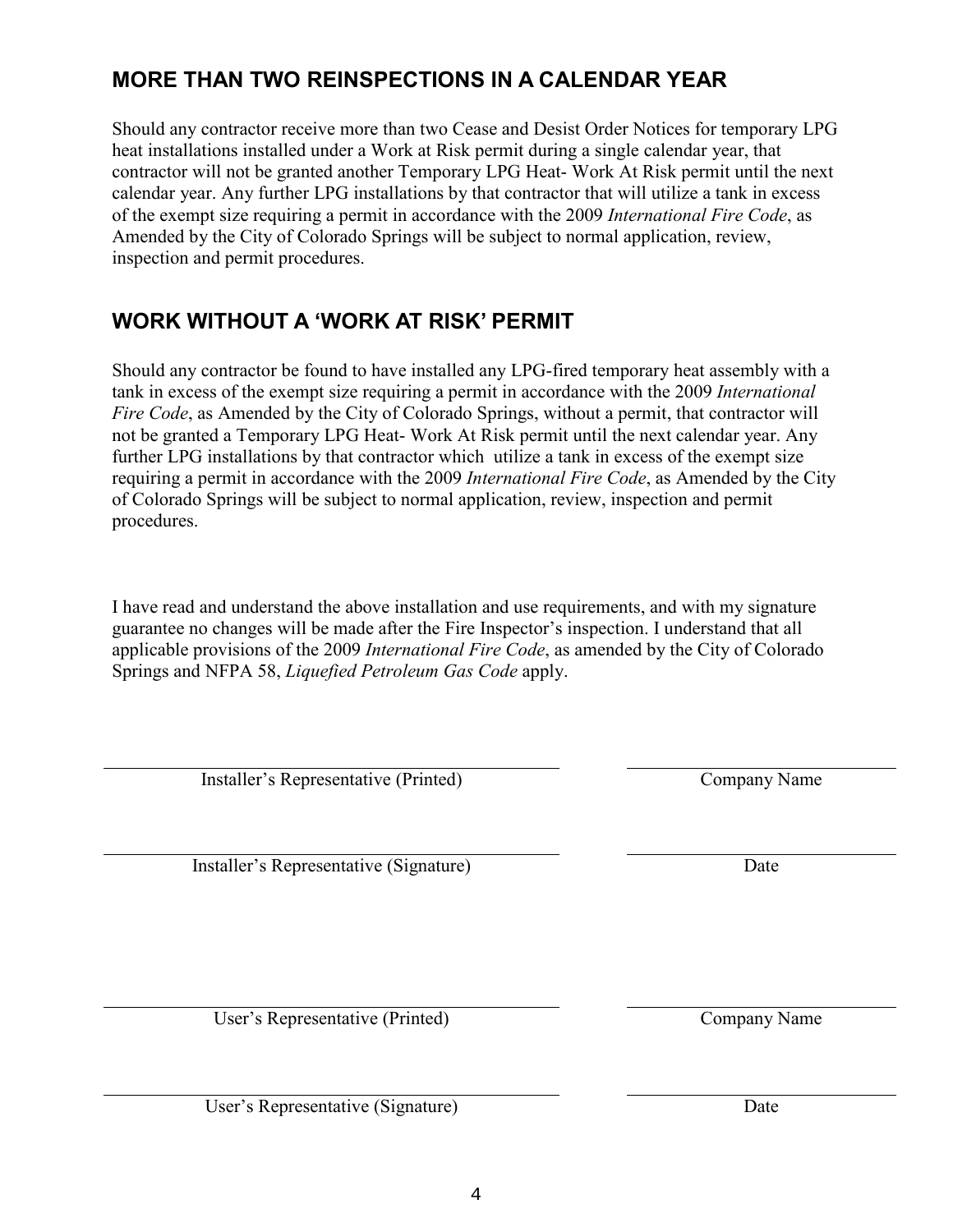| <b>Colorado Springs Fire Department</b><br><b>TEMPORARY LPG HEAT - WORK AT RISK</b><br><b>CONTRACTOR PERMIT APPLICATION</b> |                                                                                                                                              |  |  |  |  |  |  |
|-----------------------------------------------------------------------------------------------------------------------------|----------------------------------------------------------------------------------------------------------------------------------------------|--|--|--|--|--|--|
| <b>USER INFORMATION</b>                                                                                                     |                                                                                                                                              |  |  |  |  |  |  |
|                                                                                                                             | Daytime Phone:                                                                                                                               |  |  |  |  |  |  |
|                                                                                                                             | After-hours Phone:                                                                                                                           |  |  |  |  |  |  |
|                                                                                                                             |                                                                                                                                              |  |  |  |  |  |  |
|                                                                                                                             | <b>INSTALLER INFORMATION</b>                                                                                                                 |  |  |  |  |  |  |
|                                                                                                                             |                                                                                                                                              |  |  |  |  |  |  |
|                                                                                                                             | After-hours Phone:                                                                                                                           |  |  |  |  |  |  |
|                                                                                                                             |                                                                                                                                              |  |  |  |  |  |  |
| Contact Person:                                                                                                             |                                                                                                                                              |  |  |  |  |  |  |
| Number of Tanks:<br>Size of Tanks<br><b>Tank Serial Numbers</b><br>Date(s) planned for Temp LPG Heat                        | TEMPORARY LPG HEAT INSTALLATION LOCATION INFORMATION<br><u> 1989 - Johann John Stone, francuski politik († 1908)</u><br><b>Installation:</b> |  |  |  |  |  |  |
| Date(s) planned for Temp LPG Heat                                                                                           |                                                                                                                                              |  |  |  |  |  |  |
| Date(s) planned for Temp LPG Heat                                                                                           |                                                                                                                                              |  |  |  |  |  |  |
|                                                                                                                             | For Office Use Only                                                                                                                          |  |  |  |  |  |  |
| Date:                                                                                                                       | Permit $\#(s)$                                                                                                                               |  |  |  |  |  |  |
| Permit Fee                                                                                                                  | Receipt # $\qquad \qquad$                                                                                                                    |  |  |  |  |  |  |

#### **A COPY OF THIS APPLICATION FORM SHALL REMAIN ON SITE WITH THE PERMIT**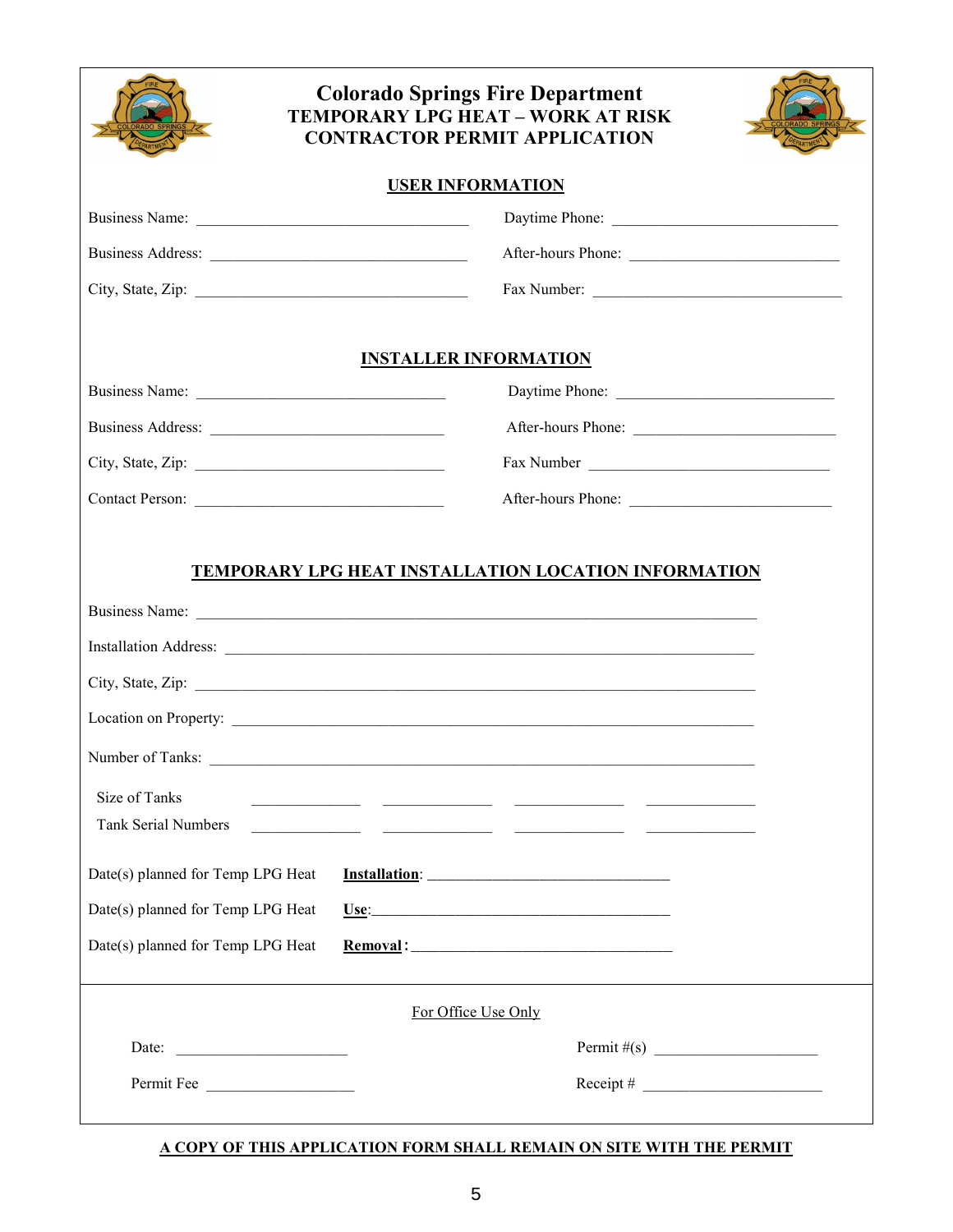#### **INSTALLER CERTIFICATION OF COMPLIANCE**

| <b>Initial</b> | I will install the assembly in full conformance with the applicable provisions of the 2009<br>International Fire Code, as amended and NFPA 58.                                                                                                                                                                                                                                                                                                                                |  |  |  |  |  |  |  |
|----------------|-------------------------------------------------------------------------------------------------------------------------------------------------------------------------------------------------------------------------------------------------------------------------------------------------------------------------------------------------------------------------------------------------------------------------------------------------------------------------------|--|--|--|--|--|--|--|
| <b>Initial</b> | I will instruct the User of the assembly in the daily use of the Installation Checklist as well as<br>of proper emergency shut-off procedures. I will document this instruction by obtaining a duly<br>executed User Certification of Compliance form as outlined in this Packet. A copy of this<br>signed form will be posted with the Colorado Springs Fire Department Permit. I will explain<br>each of the checklist requirements and the appropriate corrective actions. |  |  |  |  |  |  |  |
| <b>Initial</b> | I understand that this certification is being made in conformance with the 2009 International<br>Fire Code, as amended and NFPA 58.                                                                                                                                                                                                                                                                                                                                           |  |  |  |  |  |  |  |
| <b>Initial</b> | I understand that installation of an assembly that does not comply with the requirements of the<br>2009 International Fire Code, as amended and NFPA 58 is a violation of local law.                                                                                                                                                                                                                                                                                          |  |  |  |  |  |  |  |
| <b>Initial</b> | I have instructed and trained a minimum of 2 individuals employed by the "User" to perform<br>shutdown of propane equipment and tanks in the event of an emergency.                                                                                                                                                                                                                                                                                                           |  |  |  |  |  |  |  |
| Signed:        | Date $\_\_$                                                                                                                                                                                                                                                                                                                                                                                                                                                                   |  |  |  |  |  |  |  |
|                | <b>Official of Installing Company</b>                                                                                                                                                                                                                                                                                                                                                                                                                                         |  |  |  |  |  |  |  |
| Printed Name:  |                                                                                                                                                                                                                                                                                                                                                                                                                                                                               |  |  |  |  |  |  |  |
|                | <b>USER CERTIFICATION OF COMPLIANCE</b>                                                                                                                                                                                                                                                                                                                                                                                                                                       |  |  |  |  |  |  |  |
| Initial        | I have read and understand the applicable installation and periodic surveillance<br>requirements as outlined in the 2003 International Fire Code, as amended and NFPA 58.                                                                                                                                                                                                                                                                                                     |  |  |  |  |  |  |  |
| <b>Initial</b> | I agree to abide by the policies, codes, and standards as outlined in the 2009<br>International Fire Code, as amended and NFPA 58.                                                                                                                                                                                                                                                                                                                                            |  |  |  |  |  |  |  |
| <b>Initial</b> | I agree to conduct, or have conducted by a designated employee, a daily self-inspection<br>of the installation utilizing the Installation Checklist provided in this Information<br>Packet.                                                                                                                                                                                                                                                                                   |  |  |  |  |  |  |  |
| <b>Initial</b> | I agree not to use the assembly unless it fully meets the requirements for installation and<br>passes the Installation Checklist without exception.                                                                                                                                                                                                                                                                                                                           |  |  |  |  |  |  |  |
| <b>Initial</b> | I have provided a minimum of 2 individuals, employed by my organization that have<br>received proper instruction and training from the "Installer" to perform shutdown of<br>propane equipment and tanks in the event of an emergency.                                                                                                                                                                                                                                        |  |  |  |  |  |  |  |
| Signed:        | Official of Installing Company                                                                                                                                                                                                                                                                                                                                                                                                                                                |  |  |  |  |  |  |  |
|                |                                                                                                                                                                                                                                                                                                                                                                                                                                                                               |  |  |  |  |  |  |  |
| Printed Name:  |                                                                                                                                                                                                                                                                                                                                                                                                                                                                               |  |  |  |  |  |  |  |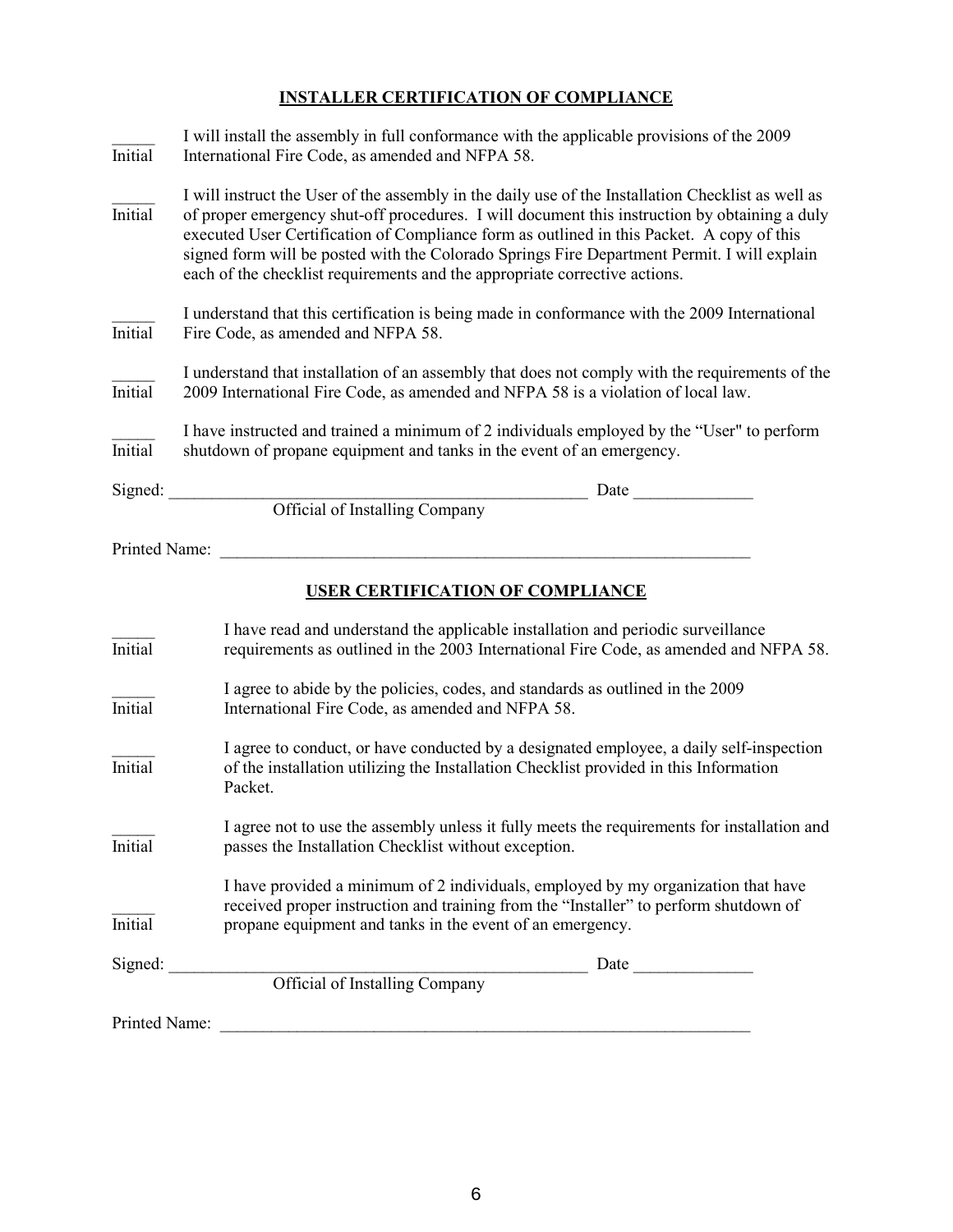|                  | <b>SITE MAP</b>            |              |             |             |           |                         |                |             |              |              |                         |              |              |                         |                |
|------------------|----------------------------|--------------|-------------|-------------|-----------|-------------------------|----------------|-------------|--------------|--------------|-------------------------|--------------|--------------|-------------------------|----------------|
|                  | ${\bf A}$                  | $\, {\bf B}$ | $\mathbf C$ | $\mathbf D$ | ${\bf E}$ | $\overline{\mathbf{F}}$ | $\overline{G}$ | $\mathbf H$ | $\mathbf I$  | ${\bf J}$    | $\overline{\mathbf{K}}$ | $\mathbf{L}$ | $\mathbf{M}$ | $\overline{\mathbf{N}}$ |                |
| $\mathbf 1$      |                            |              |             |             |           |                         |                |             |              |              |                         |              |              |                         | $\,1\,$        |
| $\sqrt{2}$       |                            |              |             |             |           |                         |                |             |              |              |                         |              |              |                         | $\overline{2}$ |
| $\overline{3}$   |                            |              |             |             |           |                         |                |             |              |              |                         |              |              |                         | $\overline{3}$ |
| $\overline{4}$   |                            |              |             |             |           |                         |                |             |              |              |                         |              |              |                         | $\overline{4}$ |
| 5                |                            |              |             |             |           |                         |                |             |              |              |                         |              |              |                         | 5              |
| $\sqrt{6}$       |                            |              |             |             |           |                         |                |             |              |              |                         |              |              |                         | $\sqrt{6}$     |
| $\boldsymbol{7}$ |                            |              |             |             |           |                         |                |             |              |              |                         |              |              |                         | $\overline{7}$ |
| $8\,$            |                            |              |             |             |           |                         |                |             |              |              |                         |              |              |                         | $\, 8$         |
| 9                |                            |              |             |             |           |                         |                |             |              |              |                         |              |              |                         | 9              |
| $10\,$           |                            |              |             |             |           |                         |                |             |              |              |                         |              |              |                         | $10\,$         |
| $11\,$           |                            |              |             |             |           |                         |                |             |              |              |                         |              |              |                         | $11\,$         |
| $12\,$           |                            |              |             |             |           |                         |                |             |              |              |                         |              |              |                         | $12\,$         |
| 13               |                            |              |             |             |           |                         |                |             |              |              |                         |              |              |                         | 13             |
| 14               |                            |              |             |             |           |                         |                |             |              |              |                         |              |              |                         | 14             |
| 15               |                            |              |             |             |           |                         |                |             |              |              |                         |              |              |                         | 15             |
| $16\,$           |                            |              |             |             |           |                         |                |             |              |              |                         |              |              |                         | $16\,$         |
| $17\,$           |                            |              |             |             |           |                         |                |             |              |              |                         |              |              |                         | $17\,$         |
|                  | $\mathbf A$                | $\, {\bf B}$ |             | $C \mid D$  | $\bf E$   |                         | $F \mid G$     | $\mathbf H$ | $\mathbf{I}$ | $\mathbf{J}$ | $\mathbf K$             | $\mathbf{L}$ | $\mathbf M$  | $\mathbf N$             |                |
|                  | <b>BUSINESS:</b><br>DATE:  |              |             |             |           |                         |                |             |              |              |                         |              |              |                         |                |
|                  | ADDRESS:<br>PAGE ______ OF |              |             |             |           |                         |                |             |              |              |                         |              |              |                         |                |